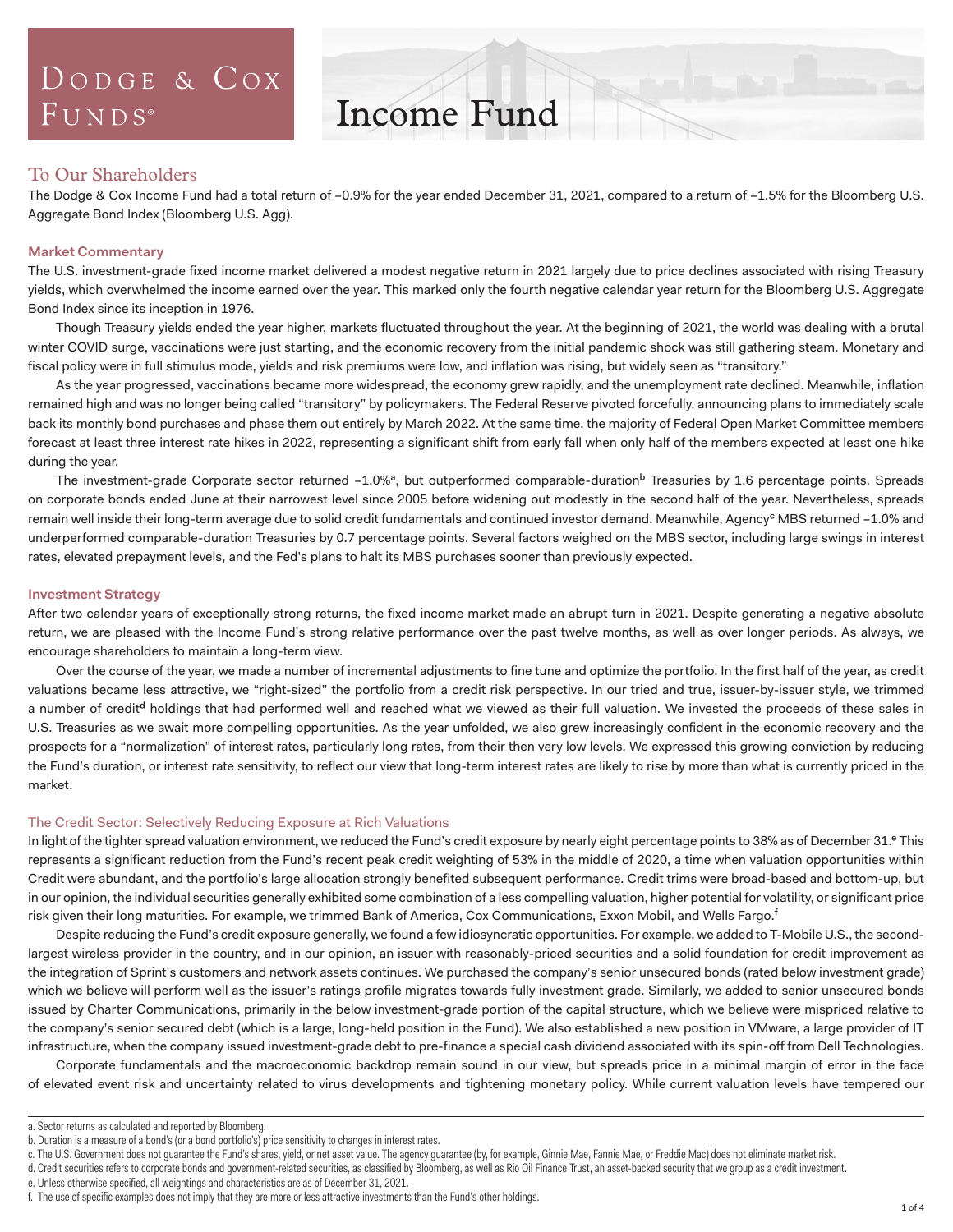enthusiasm for the credit sector generally, the Fund remains overweight credit relative to the Bloomberg U.S. Agg. We believe the long-term total return prospects for a thoroughly researched and fundamentally strong portfolio of credit issuers are attractive, particularly relative to other investment-grade fixed income sectors. As a byproduct of our bottom-up underwriting and expertise in less-understood areas of the universe (e.g., non-financial hybrids, non-U.S. domiciled issuers, certain below investment-grade securities), the Fund's credit portfolio is substantially differentiated from the market. For example, it features a higher yield premium (171 basis points<sup>g</sup> versus 87 basis points) and a shorter duration (6.7 years versus 8.4 years) compared to the broad investment-grade Credit Index.h

### The Securitized Sector: Incremental Adjustments to Bolster Portfolio Yield

We adjusted the Fund's overall Agency MBS weighting and composition over the course of 2021 as valuations and our assessment of fundamentals changed. With mortgage spreads fairly tight, particularly in the first half of the year, we reduced the portfolio's Agency MBS weighting by four percentage points to 35% as of December 31. This was achieved by trimming a number of securities whose relative pricing, in our view, was no longer attractive. At the same time, we sold certain higher-coupon securities, which offer less prepayment protection, and we added a mix of lower-coupon, lower loan balance pools. We also added to the portfolio's TBA (to-be-announced) dollar roll position, which remains an attractive opportunity in our view. Even with the Fed tapering its monthly asset purchases, we believe that the TBA holdings' specialness (i.e., yield above the cash market) will persist in the short term given strong demand (especially from banks) and relatively constrained supply.

We favor low coupon, low loan balance Agency MBS because we believe they offer attractive prepayment protection for two main reasons. First, given the low initial note rates of the mortgages underlying these MBS, attractive refinancing options for borrowers are likely to be muted. Second, low loan balance borrowers may lack sufficient financial incentives needed to offset the upfront fixed costs of refinancing, adding additional prepayment protection to the portfolio's position.

The housing market had a banner year with the Case-Shiller Index<sup>i</sup> up 19% year-over-year through November. Even so, credit standards remain reasonably tight. Housing affordability metrics are mixed as the median housing price to median household income ratio is in mid-2000s bubble territory, although mortgage payments are historically low compared to both income and rents. Meanwhile, the "refi wave" spurred by the record-low mortgage rate environment in 2020/21 appears to have crested, and prepayment speeds have fallen to pre-COVID levels.

We did not make any significant changes to the Fund's 5% position in AAA-rated asset-backed securities (ABS). The portfolio continues to hold floating rate ABS backed by 97% federally guaranteed student loans. These short-duration securities trade at attractive levels relative to ABS and MBS alternatives, and their floating rate coupon adds a defensive duration element to the portfolio. Fundamentals for the consumer remain favorable with low leverage and ABS charge-offs at multi-decade lows, though credit metrics could weaken moderately in 2022 as interest rates rise and the impact of the federal government's pandemic relief packages fades away.

## Defensive Duration: Mitigating the Risk of Rising Rates over Time

We reduced the Fund's portfolio duration during the year from 4.9 to 4.7 years, primarily by selling longer-duration Treasuries and buying shorter-duration ones with less price risk. We made this adjustment because we grew increasingly uncomfortable with assuming significant interest rate/duration risk at a time when there is little income to offset even a small rise in rates. Market interest rate risk, as measured by the Bloomberg U.S. Agg's duration, at 6.8 years, has never been higher. For perspective, it was 5.0 years in 2010 and 6.2 years at the end of 2020.

Our Rates Group regularly produces base, down, and up scenarios for the evolution of rates. In our base case, we are roughly aligned with market expectations for the short to intermediate part of the curve, which reflects the Fed's hiking plans. However, we believe long-term interest rates are likely to rise by more than what is currently priced in the market. Given this outlook, we've positioned the portfolio in line with the Bloomberg U.S. Agg through the intermediate part of the yield curve, but significantly underweight to the long end of the curve. Moreover, the balance of risks for inflation and interest rates over our investment horizon appears tilted to the upside.

### **In Closing**

With Treasury yields low by historical standards and credit spreads relatively tight, we expect intermediate-term returns from fixed income to be unremarkable. That said, we are optimistic about the long-term prospects for the portfolio, and we believe bonds continue to serve a vital defensive role in a diversified portfolio, providing liquidity, income, downside protection, and low correlation to riskier asset classes.

In our opinion, the current rich valuation environment makes careful issuer selection and an acute focus on downside risk all the more critical. In addition, the Fed's policy stance could cause market volatility to increase, presenting an advantage for nimble, active investors. With the portfolio's substantial dry powder available to deploy quickly, we continue to look for attractive long-term investment opportunities through our bottom-up, researchdriven approach.

Thank you for your continued confidence in our firm. As always, we welcome your comments and questions.

For the Board of Trustees,

Chairman **President** 

February 1, 2022

Charles F. Pohl, The Charles F. Pohl, The Charles E. Pohl, Dana M. Emery,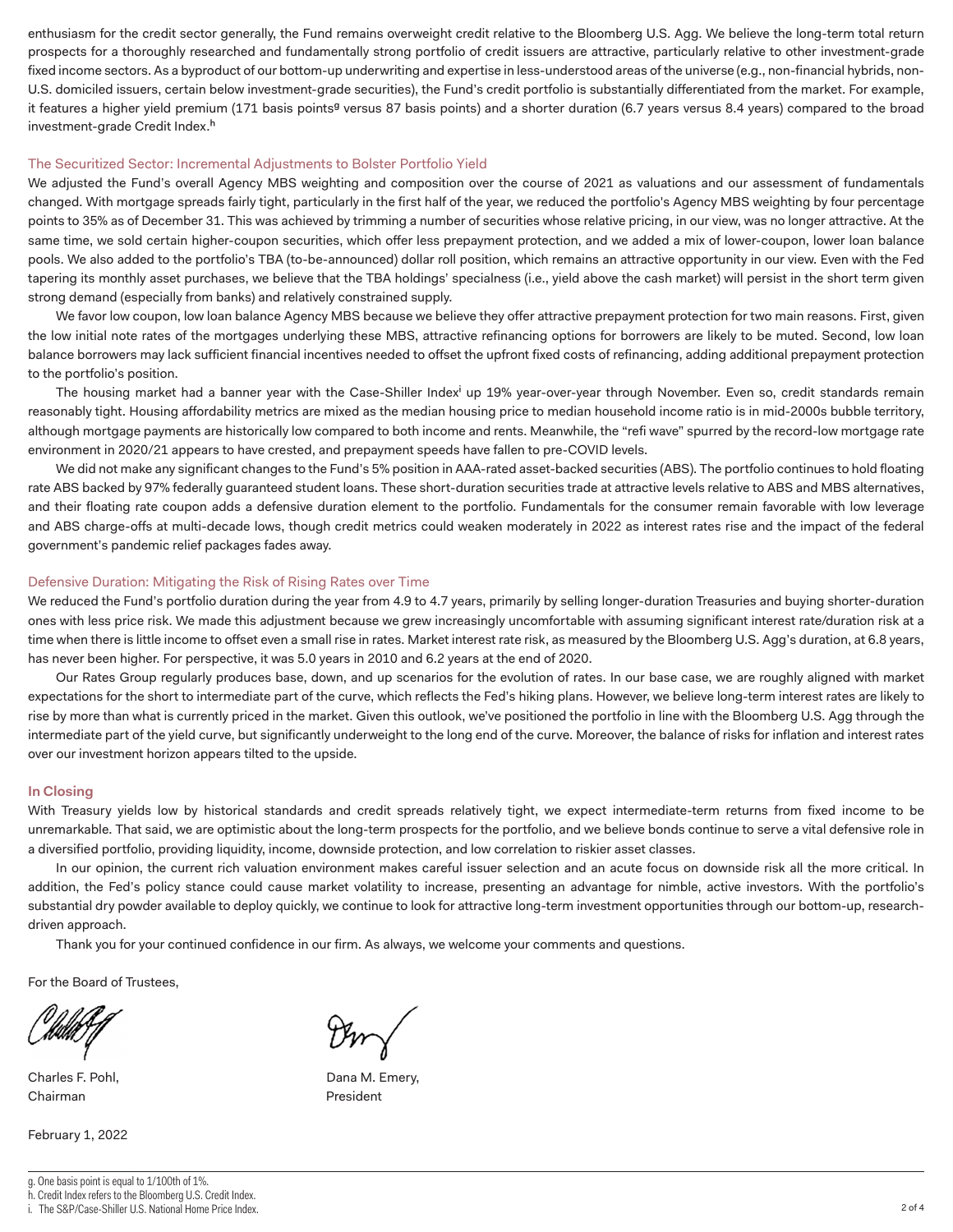## DODGE & COX FUNDS®

Income Fund

#### **Objectives**

The Fund seeks a high and stable rate of current income, consistent with long-term preservation of capital. A secondary objective is to take advantage of opportunities to realize capital appreciation.

#### **Strategy**

- " The Fund invests in a diversified portfolio consisting primarily of investment-grade debt securities, including government and government-related obligations, mortgage- and asset-backed securities, corporate and municipal bonds, and other debt securities. To a lesser extent, the Fund may also invest in below investmentgrade debt securities.
- The proportions held in various debt securities will be revised in light of Dodge & Cox's appraisal of the economy, the relative yields of securities in the various market sectors, the investment prospects for issuers, and other factors. In selecting securities, Dodge & Cox considers many factors, including yield, credit rating, liquidity, call risk, duration, structure, and capital appreciation potential.

#### **Risks**

" The Fund invests in individual bonds whose yields and market values fluctuate, so that your investment may be worth more or less than its original cost. Debt securities are subject to interest rate risk, credit risk, and prepayment and call risk, all of which could have adverse effects on the value of the Fund. Please read the prospectus for specific details regarding the Fund's risk profile.

#### **General Information**

| Net Asset Value Per Share             | \$14.06 |
|---------------------------------------|---------|
| Total Net Assets (billions)           | \$71.8  |
| Expense Ratio                         | 0.42%   |
| 2021 Portfolio Turnover               | 91%     |
| 30-Day SEC Yield <sup>(a)</sup>       | 1.55%   |
| Number of Credit Issuers              | 66      |
| Fund Inception                        | 1989    |
| No sales charges or distribution fees |         |

**Investment Manager:** Dodge & Cox, San Francisco. Managed by the U.S. Fixed Income Investment Committee, whose eight members' average tenure at Dodge & Cox is 22 years.

|                                                |      | <b>BBG</b> |  |
|------------------------------------------------|------|------------|--|
| <b>Portfolio Characteristics</b>               | Fund | U.S. Agg   |  |
| Effective Duration (years)                     | 4.7  | 6.8        |  |
| Five Largest Credit Issuers (%) <sup>(b)</sup> | Fund |            |  |
| Charter Communications, Inc.                   | 2.3  |            |  |
| Petroleos Mexicanos                            | 1.8  |            |  |
| <b>HSBC Holding PLC</b>                        | 1.7  |            |  |
| Ford Motor Credit Co. LLC                      | 1.6  |            |  |
| JPMorgan Chase & Co.                           | 1.4  |            |  |

|                                 |        | <b>BBG</b> |
|---------------------------------|--------|------------|
| Credit Quality (%)(c)           | Fund   | U.S. Agg   |
| U.S. Treasury/Agency/GSE        | 60.2   | 68.8       |
| AAA                             | 1.7    | 3.3        |
| AA                              | 4.2    | 2.9        |
| A                               | 4.7    | 11.2       |
| <b>BBB</b>                      | 21.7   | 13.9       |
| <b>BB</b>                       | 10.4   | 0.0        |
| B                               | 0.0    | 0.0        |
| CCC and below                   | 0.0    | 0.0        |
| Net Cash & Other <sup>(d)</sup> | $-2.9$ | 0.0        |

| <b>Asset Allocation</b>         | Fund    |                        |
|---------------------------------|---------|------------------------|
| <b>Debt Securities</b>          | 102.9%  |                        |
| Net Cash & Other <sup>(d)</sup> | $-2.9%$ |                        |
| Sector Diversification (%)      | Fund    | <b>BBG</b><br>U.S. Agg |
| U.S. Treasury                   | 24.9    | 39.1                   |
| Government-Related              | 4.6     | 5.5                    |
| Securitized                     | 41.0    | 29.7                   |
| Corporate                       | 32.4    | 25.7                   |
| Net Cash & Other <sup>(d)</sup> | $-2.9$  | 0.0                    |
|                                 |         |                        |

|                                     |      | <b>BBG</b> |
|-------------------------------------|------|------------|
| <b>Maturity Diversification (%)</b> | Fund | U.S. Agg   |
| 0-1 Years to Maturity               | 1.0  | 0.0        |
| $1 - 5$                             | 39.1 | 39.7       |
| $5 - 10$                            | 44.6 | 40.4       |
| $10 - 15$                           | 2.9  | 1.6        |
| 15-20                               | 4.8  | 4.9        |
| $20 - 25$                           | 1.6  | 4.6        |
| 25 and Over                         | 6.1  | 8.9        |

Market values for debt securities include accrued interest.

- (a) SEC Yield is an annualization of the Fund's net investment income for the trailing 30-day period. Dividends paid by the Fund may be higher or lower than implied by the SEC Yield.
- (b) The Fund's portfolio holdings are subject to change without notice. The mention of specific securities is not a recommendation to buy, sell, or hold any particular security and is not indicative of Dodge & Cox's curren trading activity.

(c) The credit quality distributions shown for the Fund and the Index are based on the middle of Moody's, S&P, and Fitch ratings, which is the methodology used by Bloomberg in constructing its indices. If a security is rat two agencies, the lower of the two ratings is used. Please note the Fund applies the highest of Moody's, S&P, and Fitch ratings to determine compliance with the quality requirements stated in its prospectus. On that basis, Fund held 7.2% in securities rated below investment grade. The credit quality of the investments in the portfolio does not apply to the stability or safety of the Fund or its shares.

(d) Net Cash & Other includes cash, short-term investments, unrealized gain (loss) on derivatives, receivables, and payables. Assets to cover payables for forward settle TBA mortgage security purchases are invested in shor maturity U.S. Treasuries.